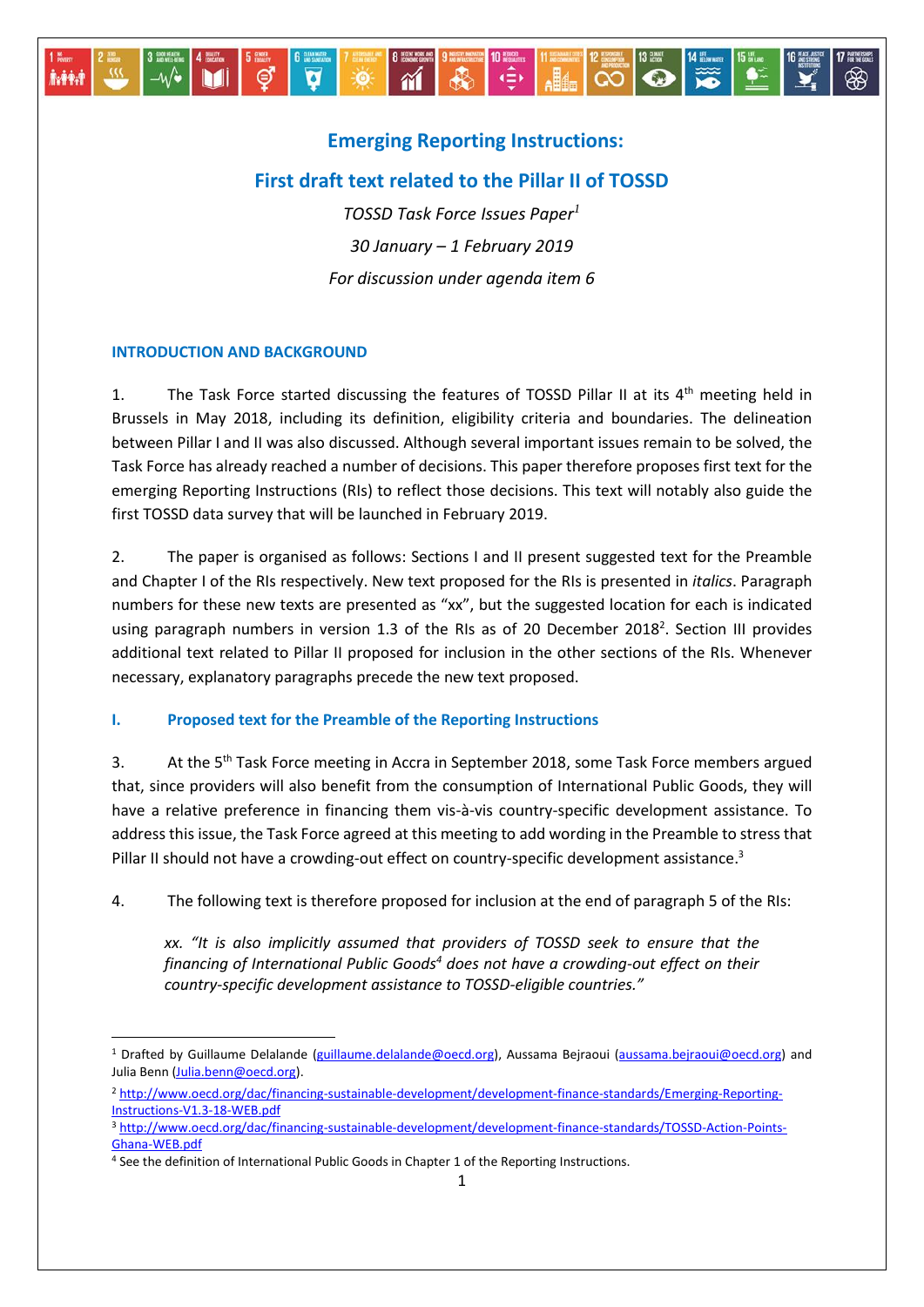#### **II. Proposed text for Chapter I of the Reporting Instructions**

5. At the 6<sup>th</sup> Task Force meeting in Stockholm in November 2018, definitions were proposed for the terms "International Public Goods" (IPGs), "global challenges" and "development enablers". Since these three concepts are central to TOSSD, it is proposed to include these definitions in Chapter 1.

6. With regard to the definition of IPGs, at the  $6<sup>th</sup>$  Task Force meeting, several members questioned the relevance of including in Pillar II support to IPGs that benefit only a small number of countries, in particular if only two countries are involved. They felt that activities that would provide benefits to only two countries would not be in the spirit of Pillar II. A few other members were strongly in favour of it. Therefore, two options – a minimum of two or three countries – are proposed.

7. The following text is proposed to be inserted after paragraph 14 of the RIs:

*International Public Goods, global challenges and development enablers*

*xx. International Public Goods (IPGs) are goods which provide benefits that are nonexclusive and available for all to consume at least in [two] [three] countries. The term "good" refers to products, services, institutions, policies and conditions.* 

*xx. Global challenges are issues or concerns that bring disutility on a global scale and that need to be addressed globally.* 

*xx. There is a significant overlap between IPGs and global challenges. Global challenges are often the reverse side of IPGs (e.g. climate change and stable climate). However, not all activities addressing global challenges are IPGs. In TOSSD, only activities with international spill-over effects are included.*

*xx. Development enablers are the means that help produce IPGs and/or address global challenges. They often have themselves the characteristics of IPGs. They can be seen as "intermediate" IPGs as opposed to final IPGs.* 

8. The following text is also proposed in replacement of Paragraph 15:

xx. *TOSSD is a two-pillar framework (see Figure 1) that tracks officially-supported i) cross-border resource flows to developing countries and ii) finance for International Public Goods (IPGs), development enablers and global challenges at regional and global levels.* 

xx. *International Public Goods include Global Public Goods, whose benefits are nearly universal (e.g. stable climate), Regional Public Goods (e.g. transboundary water management), whose benefits extend to countries that belong to the same region, and other IPGs whose benefits are neither global nor regional (e.g. bilateral trade agreements). The "regional" dimension can also apply to "challenges" (e.g. acid rains can be considered as a regional challenge) and "development enablers" (e.g. regional peacekeeping activities)."*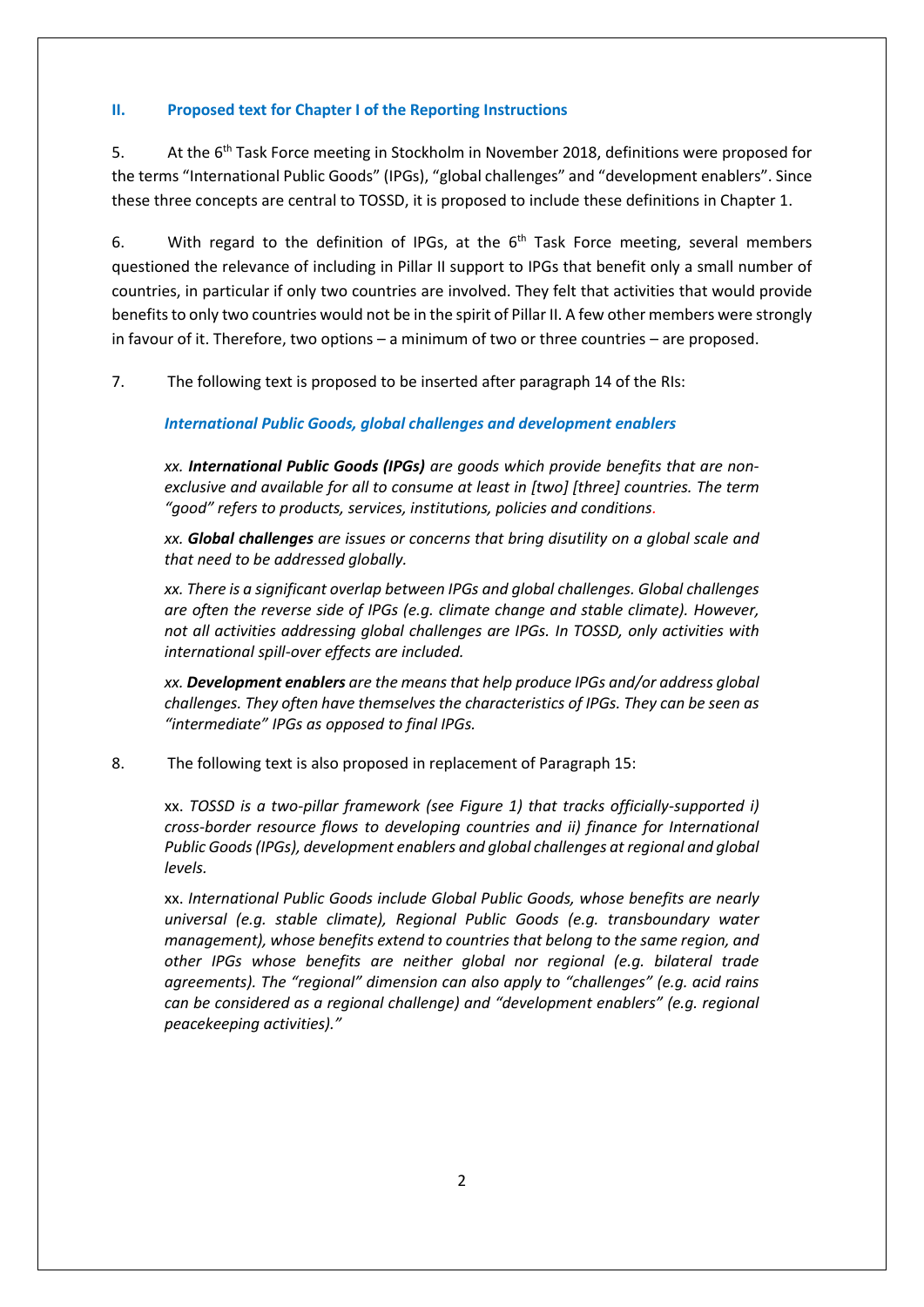# **III. Proposed additional text related to Pillar II to be included in other sections of the Reporting Instructions**

9. Many statistical features elaborated for Pillar I apply equally to Pillar II. This section first identifies those features and then proposes new text to reflect the specificities of Pillar II.

### *Statistical features common to both Pillars*

10. As for Pillar I, to be eligible to Pillar II, an activity should meet general eligibility criteria for TOSSD. As such the activity should:

i) support "sustainable development" as defined in section 1.1 (paragraphs 10 and 11), and

ii) meet the specific eligibility criteria for sustainable development outlined in section 2.2.1. (paragraphs 42 through 44) of the RIs.

11. Paragraph 34: Regarding the categories of flows covered, while the text in paragraph 34 of the RIs should be modified to reflect the specificities of Pillar II (see the proposed text further below), the Figure 2 applies equally to Pillar II.

12. Paragraphs 36 through 41: Apart from minor editorial changes, these paragraphs will remain essentially the same. However, a new figure will need to be added to illustrate the reporting responsibilities for Pillar II.

## *Statistical features specific to Pillar II*

13. Draft text on the categories of flows covered in Pillar II is presented below (see paragraphs 34 and 35 of the RIs for the corresponding text for Pillar I):

## *Categories of resource flows covered in Pillar II*

*xx. The Pillar II of TOSSD covers resources provided for sustainable development at the regional and global levels. [It also includes expenditures incurred by providers in their own countries or organisations to support development enablers, International Public Goods and to address global challenges].*

*xx. [For Pillar II, bilateral providers report on their support to development enablers and International Public Goods or addressing global challenges in relation to expenditures incurred in their countries or non TOSSD-eligible countries (see Figure x. below)].* 

*Note to Task Force members: these paragraphs and the Figure x. will be modified based on decisions taken by the Task Force on the principle of inclusion in TOSSD of costs in the provider countries.*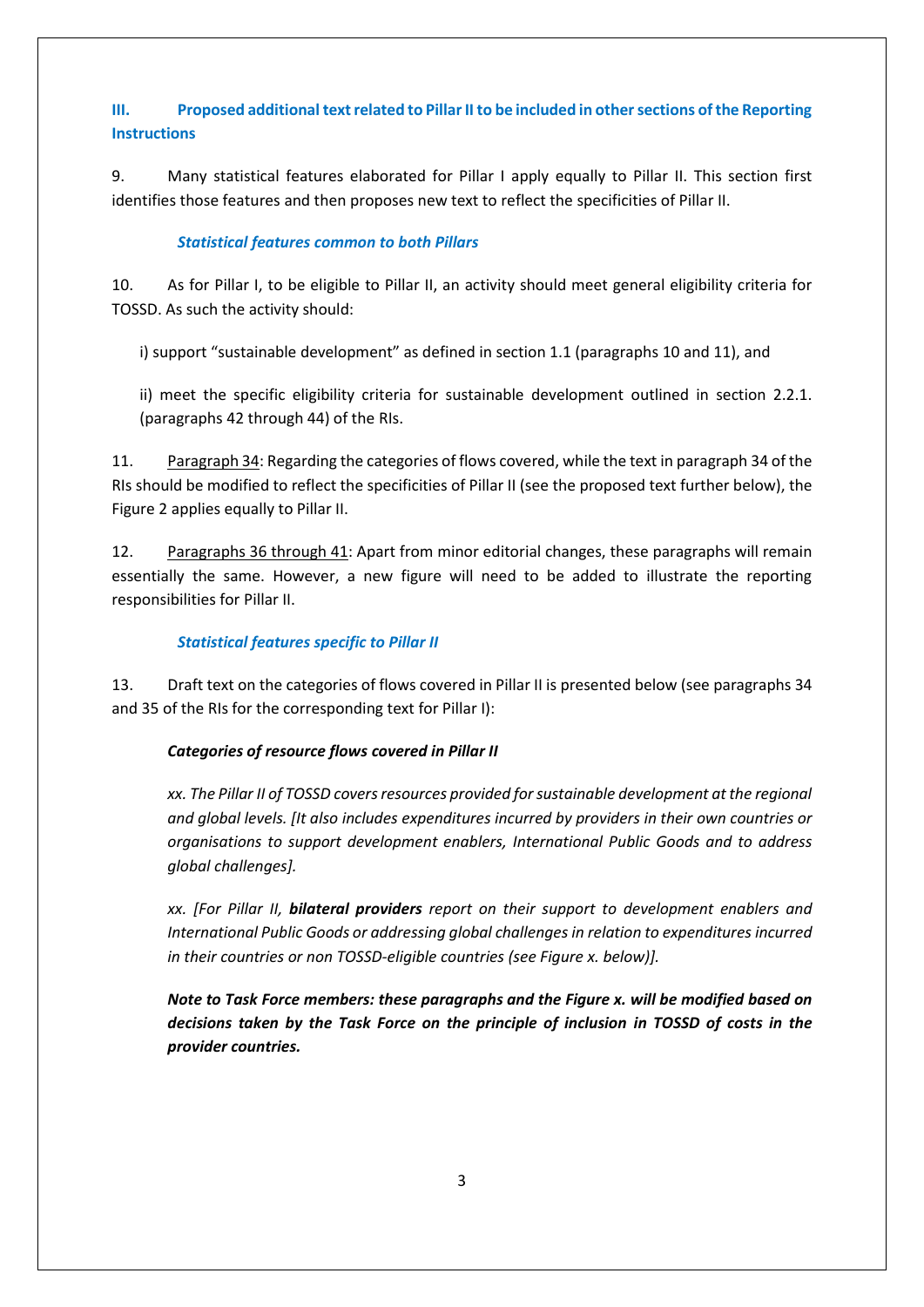## *Figure x. Reporting on TOSSD Pillar II by provider*

*Provider countries report on A and possibly on B. Multilateral providers report on C.*



14. Additional text for Pillar II is also needed to reflect specific eligibility criteria for activities implemented outside of the territories of TOSSD-eligible countries:

*xx. TOSSD Pillar II includes activities implemented outside of the territories<sup>5</sup> of TOSSD-eligible countries. To be eligible to Pillar II, these activities need to:*

- *Provide [exclusive] [substantial] benefits to TOSSD-eligible countries<sup>6</sup> or their populations, or*
- *Be implemented in direct co-operation with TOSSD-eligible countries, or private or public institutions from these countries, thereby ensuring the benefit to TOSSD-eligible countries or their populations.*

15. Moreover, it is expected that certain items will require the addition of specific text to clarify their eligibility in Pillar II. Ideally this section will be organised around the SDGs. It is proposed that a placeholder is included in the RIs as follows:

*xx. Specific eligibility criteria are applicable to the following items: [Peace and security]; [Global Health]; [Financial stability]; [Global governance, including human rights]; and [Knowledge and Research].* 

16. Finally, it is proposed to include the decision trees in the Annex A of the RIs with the following text included in item-by-item reporting instructions for item 18 (TOSSD Pillar):

*xx. To help decide whether an activity falls under Pillar I or Pillar II of TOSSD, see decision trees in Annex A.* 

-

<sup>5</sup> In the context of TOSSD, multilateral organizations based in a TOSSD-eligible country are not considered part of their territory. 6 In the case of providers that are also TOSSD-eligible countries, in-country expenditures that support IPGs and development enablers, or address global challenges, will have to [exclusively] [substantially] benefit other TOSSD-eligible countries to be eligible.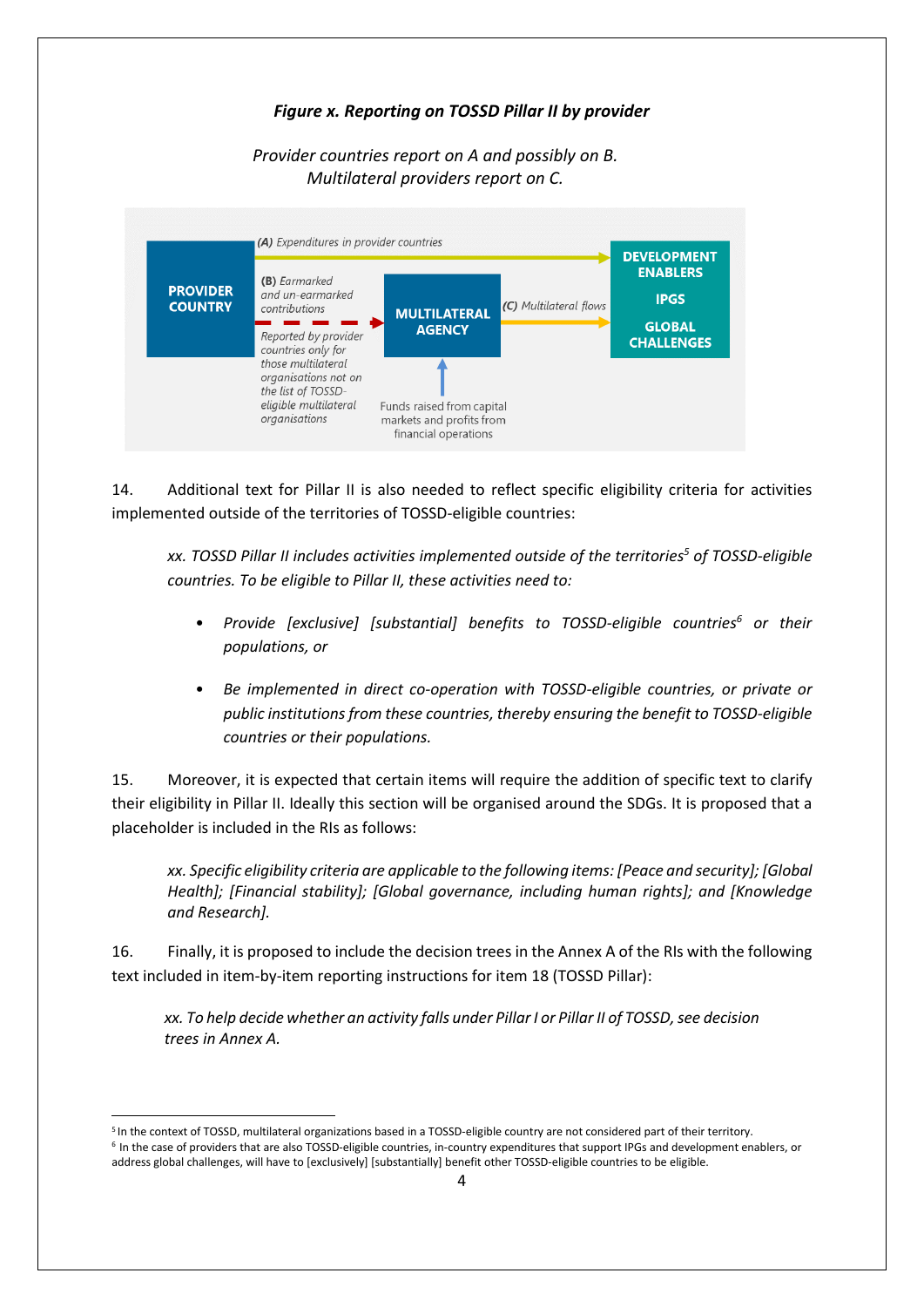

# *Figure x. Eligibility of activities to TOSSD - Decision tree for bilateral providers.*